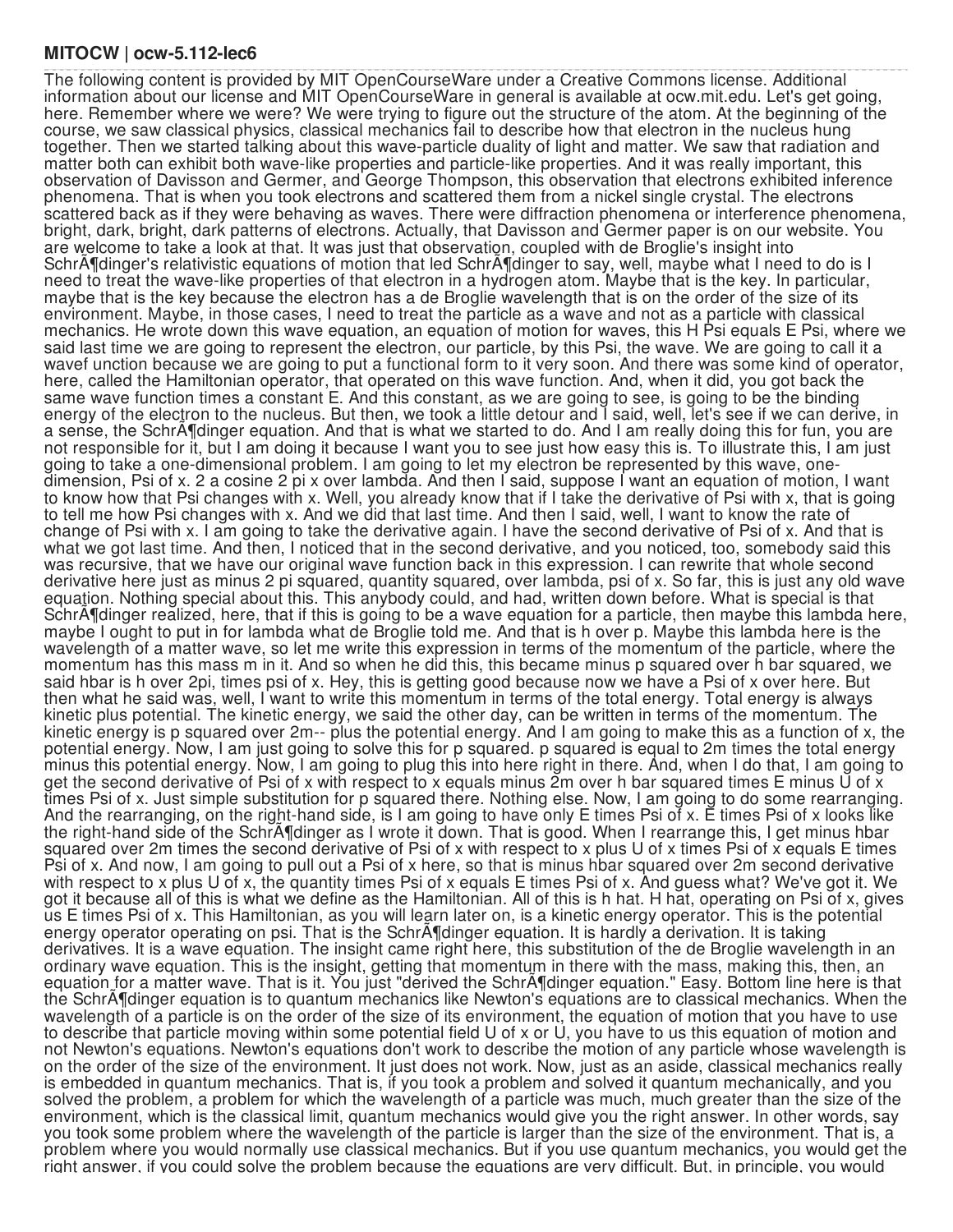right answer, if you could solve the problem because the equations are very difficult. But, in principle, you would get the right answer. However, if you took a quantum mechanical problem, that is, a problem where the wavelength of the particle is on the order of the size of the environment and you used classical mechanics, well, you won't get the right answer. Because classical mechanics is, in a sense, a subset. It is contained within quantum mechanics. It is a limit of quantum mechanics. We have to learn a new kind of mechanics, here, this mechanics for the motion of waves. Now, for a hydrogen atom, we have to think of the wave function in three dimensions instead of just one dimension, here. And so we are going to have to describe the particle in terms of three position coordinates. Usually you use Cartesian coordinates, x, y, and z. But this problem is solvable exactly if we use spherical coordinates. How many of you had spherical coordinates before and know what we are talking about? Not everybody. If I gave you an x, y and z for this electron in this atom, where the nucleus was pinned at the origin. If I gave you an x, y and z coordinate, you would know where that electron was. But, alternatively, I could tell you the position of this electron using spherical coordinates. That is, I could tell you what the distance is of the electron from the nucleus. I am going to call that r. That will be one of the variables. I could then also tell you this angle theta. Theta is the angle that r makes from the z-axis. That is the second coordinate. And then, finally, the third coordinate is phi. Phi is the angle made by the following. If I take the electron and drop it perpendicular to the x,y-plane and then I draw a line here, well, the angle between that line and the x-axis is the angle phi. Instead of giving you x, y, and z, I am just going to give you r, theta, and phi in spherical coordinates. And now, this wave function is also a function of time, and I will talk about that a little bit probably next time. So, that is the wave function that is in some way going to represent our electron. I haven't told you exactly yet how Psi represents the electron, and I won't tell you that for another few days. Question? No. I actually thought this was the way the book set it up. I may have it backwards. I think this is the way our book sets it up. It won't make a difference in any of the problems we solve here. But, in general, if you are given a problem to solve, you are going to have to look and see how they define their coordinate system. Actually, somebody else asked me that the other day. Now, what we have to do is actually set up the Hamiltonian for the hydrogen atom. That is, we have to set up the Hamiltonian specifically for the hydrogen atom. And we have to set it up in terms of spherical coordinates, r, theta, and phi. And when we do that, and we are not actually going to do that, that is what the Hamiltonian looks like. Actually, this is in three dimensions, and so if I were doing it in the x, y, z, what I would have here is a second derivative with respect to y, plus a second derivative with respect to z. That is what it would look like in three dimensions in Cartesian coordinates. But when I transform from Cartesian coordinates to spherical coordinates, an exercise that takes five pages, and everybody should have that experience once in their life, but maybe now is not the right time for that experience, you do get this. And essentially, the Hamiltonian is a sum of second derivatives with respect to each one of the coordinates, because essentially this term is a second derivative with respect to r. This term is a second derivative with respect to theta. This term is a second derivative with respect to phi. That is the specific Hamiltonian. These are all kinetic energy operators, as you will learn later on. And then there is this term here, U of r. This U of r, what is that? What is U(r)? Potential energy. It is the Coulomb potential energy of interaction. It is isotropic, meaning it is the same at all angles. The only thing it depends on is the distance of the electron from the nucleus. It only depends on r. It doesn't depend on theta and phi. So, that is the SchrĶdinger equation for the hydrogen atom. It is a differential equation, second-order ordinary differential equation. In 18.03, you are going to learn how to solve that. In 5.61, or 8.04 I think it is, in physics, in quantum mechanics, you are going to solve that. You can do that. It is not hard. But what do I mean when I say solve? What I mean is that we are going to calculate these Es, these binding energies, this constant in front of the psi. That is called an eigenvalue, for those of you who might know something already about these kinds of differential equations. This E is the binding energy of the electron to the nucleus. We are going to look at those results in just a moment. And the other quantity we are going to solve for, here, is psi. What we are going to want to find is the actual functional form for the wave functions. That, we can get out of solving this differential equation. The actual functional form for psi. The functional form is going to be more complicated than what I wrote here, but we can get that. We will look at that in a few days from now. And do you know what those wave functions are? They are what you studied in high school as orbitals. You talked about an s-orbital, p-orbital, d-orbital. Orbitals are wave functions. That where they come from, orbitals, from solving the Schr $\tilde{A}$ ¶dinger equation. Now, specifically, orbitals are the spatial part of a wave function. There is also a spin part to the wave function, but for all intents and purposes, we are going to use the term orbital and wave function interchangeably because they are the same thing. Question? We are going to get to that in just a moment, and if you think I don't answer it then we will go back to it. We are going to solve this. And this equation is going to predict binding energies, and it is going to predict these wave functions in agreement with our observations, and it is going to predict that the hydrogen atom is stable. Remember when we tried to predict the hydrogen atom using classical ideas? We found it lived a whole whopping 10^-10 seconds. Not so when we treat the hydrogen atom with the quantum mechanical equations of motion. Let's write down the results for solving the SchrA¶dinger equation. And the part I am going to concentrate on today is these binding energies. And, on Friday, we will talk about the wave function, solving the SchrĶdinger equation for those wave functions. What does the binding energy look like? Well, the binding energies, here, coming out of the SchrA¶dinger equation look like this, minus 1 over n squared times m e to the 4 over 8 epsilon nought squared time h squared. m is the mass of the electron. e is the charge on the electron. Epsilon nought is this permittivity of vacuum we talked about before. This is a conversion between ESU units and SI units. h is Planck's constant. Planck's constant is ubiquitous. It is everywhere. What we typically do is we lump these constants together. And we call those constants a new constant, the Rydberg constant, R sub H. And so our expression is equal to minus R sub H over n squared. The value of R sub H is equal to 2.17987x10^-18 joules. That is a number that you are going to use a lot in the next few days. But what you also see, here, is an n. What is n? Well, n is what we call the principle quantum number. And its allowed values are integers, where the integers start with 1, 2, 3, all the way up to n is equal to infinity. Well, let's try to understand this a little bit more by looking at an energy level diagram again. I am just plotting here energy. Here is the zero of energy. Here is the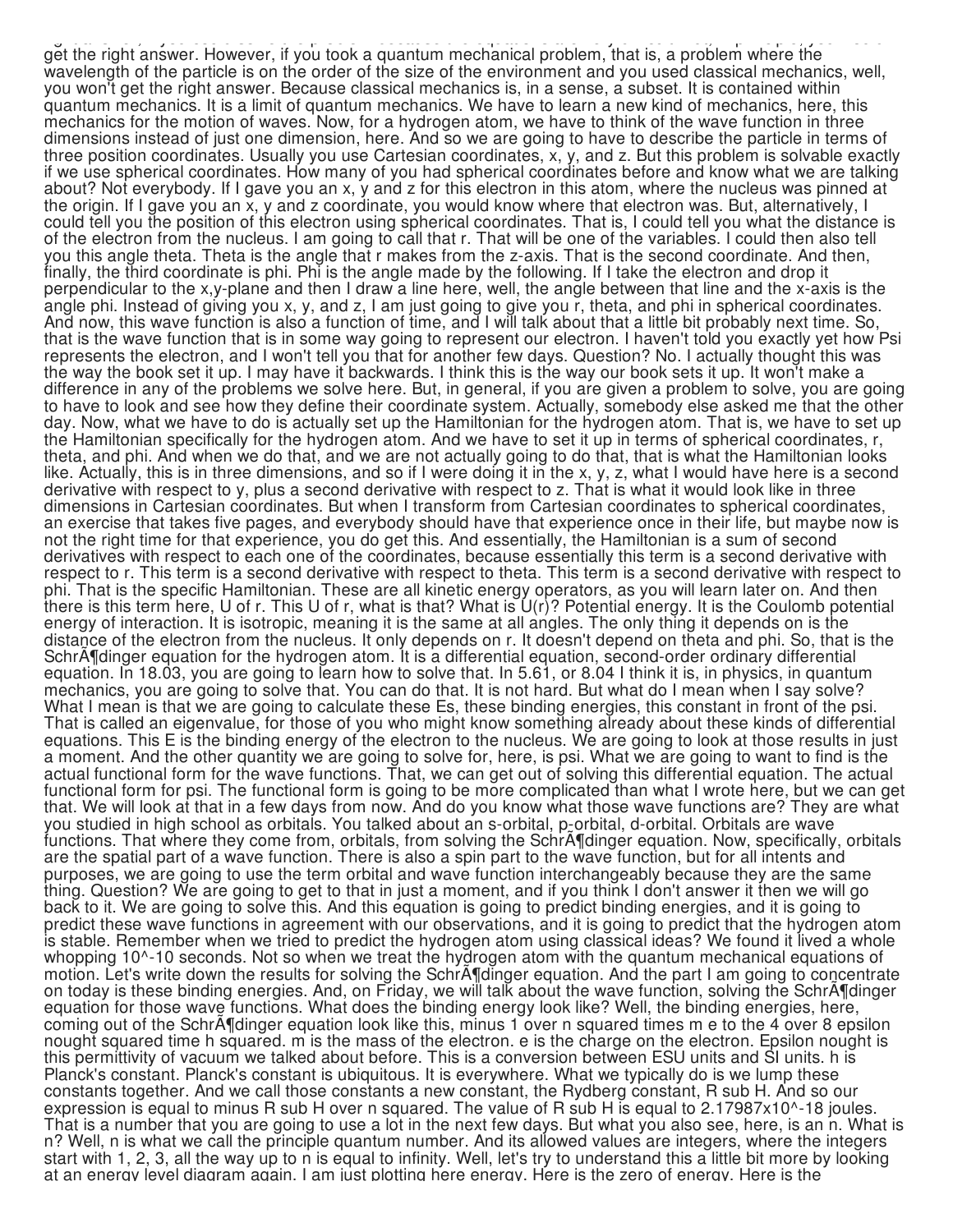at an energy level diagram again. I am just plotting here energy. Here is the zero of energy. Here is the expression for the energy levels that come out of the SchrA¶dinger equation. When n is equal to one, that is the lowest allowed value for n, binding energy is essentially equal to minus the Rydberg constant. \*\*E =  $-(R)H**$  But our equation says the binding energy of the electron can also be this value because when n is equal to 2, well, the binding energy now is only a quarter of the Rydberg constant. It is higher in energy. When n is equal to 3, well, the binding energy of that electron to the nucleus is a ninth to the Rydberg constant. When it is equal to 4, it is a sixteenth. When it is equal to 5, it is a twenty-fifth. When it is equal to six, it is a thirty-sixth. So on, so on, and so on until it gets n equal to infinity. When n is equal to infinity, then the binding energy is zero. When n is equal to infinity, the electron and the nucleus are no longer bound. They are separated from each other. They don't hang together when n is equal to infinity. Now, this is rather peculiar. This is saying that the binding energy of the electron to the nucleus can have essentially an infinite number of values, except it is a discrete number of infinite numbers of values. In the sense that the binding energy can be this or this or this, but it cannot be something in between, here or here or here. This is the quantum nature of the hydrogen atom. There are allowed energy levels. Where did this quantization come from? It came from solving the Schr $\tilde{A}$ ¶dinger equation. When you solve a differential equation, as you will learn, and that differential equation applies to some physical problem, in order to make that differential equation specific to your physical problem, you often have to apply something called boundary conditions to the problem. When you do that, that is when this quantization comes out. It drops out of solving the differential equation. What are boundary conditions? Well, remember I told you in the spherical coordinate system, r, theta, phi? Well, phi sweeps from zero to 360 degrees. Well, if you just went 90 degrees further, so if you went to 450 degrees, you really have the same situation as you had when phi was equal to 90 degrees. What you have to do in a differential equation, which usually has a series as a solution, is that you have to cut it off. You have to apply boundary conditions. You have to cut it off at degrees. Because otherwise you just have the same problem that you had before. This is a cyclical boundary condition. And it is that cutting it off to make the equation be really pertinent or apply to your physical problem, that is what leads to these boundary conditions, mathematically. That is where it comes from. That is where all the quantization comes from. Now, let's talk a little bit about the significance here of these binding energies because somebody asked me about it already. When the electron is bound to the nucleus with this much energy, we say that the electron is in the n equals 1 state, or equivalently, we say that the hydrogen atom is in the n equals 1 state. We use both kinds of expressions equivalently. When the hydrogen atom or the electron is in the n equals 1 state, we call that the ground state. The ground state is the lowest energy state. The electron is most strongly bound there. The binding energy is most negative. And the physical significance of that binding energy is that it is minus the ionization energy. Or, alternatively, the ionization energy is minus the binding energy. It is going to require this much energy, from here to here, to rip the electron off of the nucleus. The binding energy here is minus the ionization energy. That is the physical significance of it. Now, did you ask me about the work function? Okay. The work function is the ionization energy when we talk about a solid. That is just a terminology, that is historical. When we talk about ripping and electron off of a solid, we call it the work function. When we talk about ripping it off of an atom or a molecule, we call it the ionization energy. And the other important thing to know here is that when we talk about ionization energy, we are usually talking about the energy required to pull the electron off when the molecule or the atom is in the lowest energy state, the ground state. That is also important. But our equations tell us we also can have a hydrogen atom in the n equals 2 state. If the hydrogen atom is in the n equals 2 state, it is in an excited state. Actually, it is the first excited state. The electron is bound less strongly. It is bound less strongly, and consequently, the ionization energy from an excited state hydrogen atom is less because the electron is not bound so strongly. And, of course, we could have a hydrogen at n equals 3, n equals 4 and n equals 5, any of these allowed energy levels. Not all at the same time, but, at any given time, if you had a lot of hydrogen atoms, you could have hydrogen atoms in all of these different states. Now, the other point that I want to make is that this SchrA¶dinger result, here, for the energy levels predicts the energy levels of all one electron atoms. What is a one electron atom? Well, helium plus, that is a one electron atom or a one electron ion. Helium usually has two electrons, but if we pull one off it only has one left, so it is a one electron atom. Lithium double plus is a one electron atom because we pulled two of its three electrons off. One electron is left, and that is a one electron atom or an ion. Uranium plus 91 is a one electron atom. We pulled 91 electrons off, we have one left, and that is a one electron atom. The Schr $\tilde{A}$  dinger equation will predict what those energy levels are, as long as you remember the Z squared up here. For hydrogen, Z is 1, and so it doesn't appear. But Z is not one for all of these other one electron atoms. Where does the Z come from? It comes from the Coulomb interaction. That potential energy of interaction is the charge on the electron times the charge on the nucleus, which is Z times e. That is where the Z squared comes from. We have to remember that. Now, how do we know that the Schr $\tilde{A}$ fdinger's predictions for these energy levels are correct, are accurate? Well, we have to do an experiment. The experiment we are going to do is we are going to take a bulb here, pump it out, and then we are going to fill it up with molecular hydrogen. And then in this bulb, there is a negative and a positive electrode. What we are going to do is crank up the potential energy difference between those two so high until finally that gas is going to ignite, just like that. And we are going to look at the light coming out. And what we are going to do is we are going to disperse that light. We are going to send it through a diffraction grating, essentially. And that is like an array of slits. What you are going to see are points of constructive and destructive interference. But in the constructive interference, you are going to see the color separated. There is going to be purple, blue, green, etc. The reason is that the different radiation, the different colors have different wavelengths. They have different wavelengths, then they have slightly different points in space at which constructive interference occurs, and so the light is dispersed in space. We are going to analyze what the wavelengths of the light that are being emitted from these hydrogen atoms are. See, the discharge pulls apart the H two and makes hydrogen atoms. We have to do this by taking a diffraction grating. The TAs are going to give you a pair of diffraction grating glasses. You are supposed to come and look at the discharge here. You can see it. I will turn it a little bit for those of you on the sides here. And we will see what we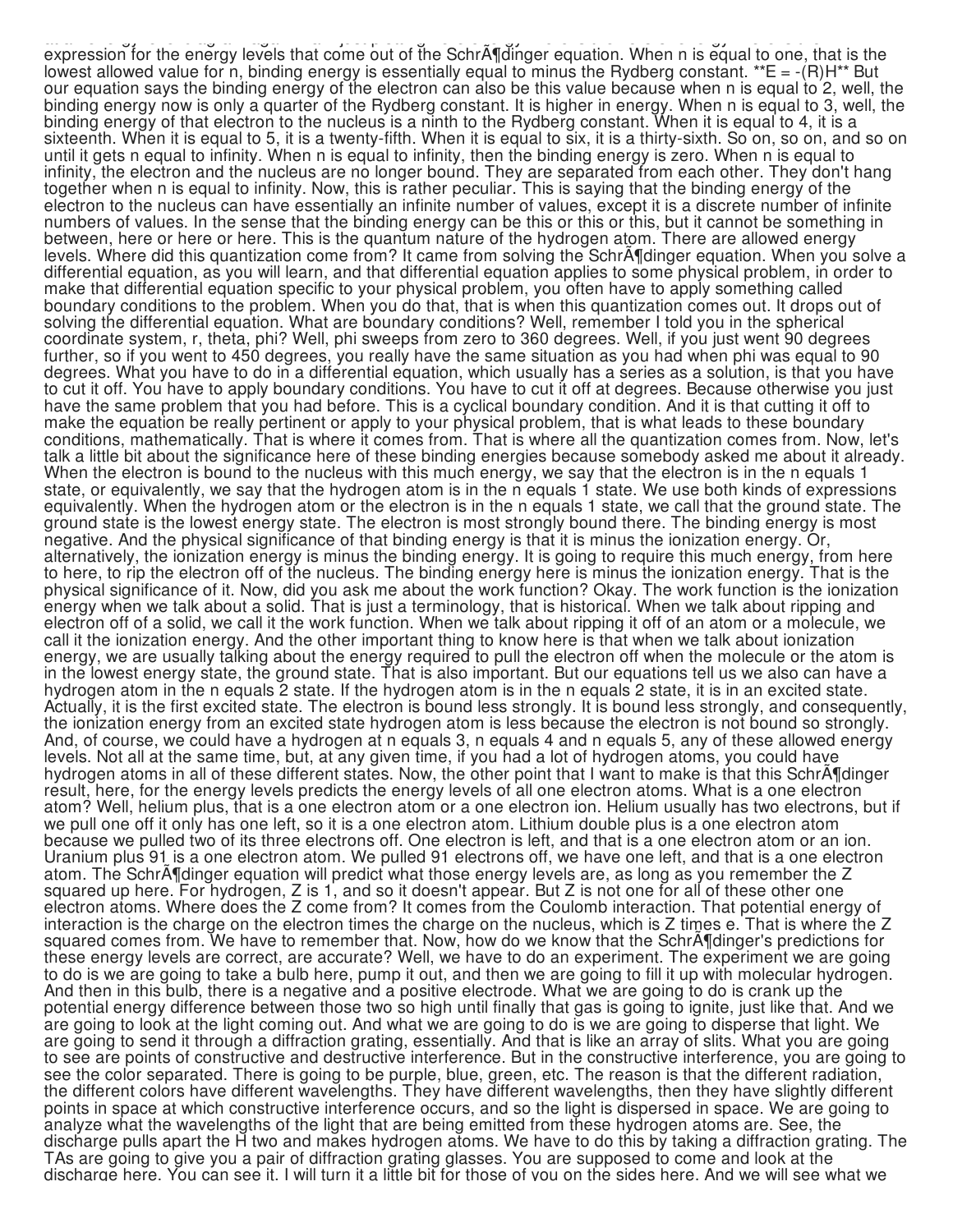discharge here. You can see it. I will turn it a little bit for those of you on the sides here. And we will see what we see. If you cannot see the lamp, you are welcome to get up and move around so that you can see it. Can you do this light, too? This one over here, sir. Can you move this one away? If you look up at the lights in the room, you can see the whole spectrum, because that is white light. I am going to turn the lamp over here so that you can see this a little better. The spectrum that you should see is what is shown on the board. If you look to the right of the lamp, here, you should see a purple line. The purple line is actually very light, so only if you are up close are you going to see the purple line. You can see the blue line very well. That is very intense. The green line is also very diffuse. Again, only if you are close are you going to be able to see the green line. And then, the red line is very bright. And now I am going to move this over here so you have the opportunity to see it. Again, you are welcome to get out of your seats and move around so that you can, in fact, see it. What you should be seeing, hey, interference phenomena works. Useful pointer. What you should see, depending on which one of the constructive interference patterns you are looking at, there should be a purple line, there should be a blue line, very intense, purple is weak, green is rather week, and the red is very intense. What is happening, here? Well, what is happening is that in this discharge, there is enough energy to put some of the hydrogen atoms in a high energy state. And we will call that state E sub i, the energy of the initial state. Actually, that is an unstable situation. That hydrogen atom wants to relax. It wants to be in the lower energy state. And what happens is that it does relax. It relaxes. The electron falls into the lower energy state, but, because it is lower energy, it has to give up a photon. And so the photon that is emitted, the energy of that photon has to be exactly the difference in energy between the energy of the initial state and the final state. That is the quantum nature of the hydrogen atom. The photon that comes out has to have that energy difference exactly. And, therefore, the frequency, here, of the radiation coming out is going to correspond to that exact energy difference. And, for the different energies, for the different transitions, you are going to have very specific values of the frequency of the radiation or the wavelength of the radiation. For example, some of those hydrogen atoms in this discharge have been excited to this excited state, which we will call B. The energy difference between B and this ground state here is small. Therefore, we are going to have some radiation that is low frequency because delta E, the difference in the energy between the two states is small. And then there are going to be some hydrogen atoms that are going to be excited to this state, the A state. And, relatively speaking, that energy difference is large. There are going to be some hydrogen atoms that are going to be relaxing to this ground state. And when they do, since that energy difference is large, the frequency of the radiation coming off is going to be high. Or, correspondingly, the wavelength of the radiation coming off is going to be low because the wavelength is inversely proportional to the frequency. And, likewise, for this transition we are going to have some long wavelength radiation emitted. Well, let's see if we can understand specifically the spectrum, here, in the visible range for the hydrogen atom. What I have done is to draw an energy level diagram again. Here is the energy of n equals 1, n equals 2, n equals 3, etc. Here is the n equals infinity, up here. It turns out that this purple line is a transition from a hydrogen atom in the n equals 6 state to the n equals 2 state. That blue line is a transition from n equals 5 to n equals 2, the green line is a transition from n equals 4 to n equals 2 and the red line from n equals 3 to n equals 2. Notice that since this energy difference here is small, this line has a long wavelength. Since this energy difference is larger, this line has a shorter wavelength. All of these transitions that you are seeing in the visible range have the final state of n equals 2. Now, how do we know that the SchrA¶dinger equation is making predictions that are consistent with the frequencies or the wavelengths of the radiation that we observe here? Well, we have got to do a plug here. This is the frequency that we would expect. It is the energy difference between two states over H. Here is the initial energy. Here is the final energy. We said that the Schräfdinger equation tells us that the energies of the state are minus R sub H over n. For the initial energy level, it is minus R sub H over n sub i squared. We plug that in. For the final energy level, well, it is minus R sub H over n sub f, the final quantum number squared. We plug that in. We rearrange some things. And then this is the prediction for the frequency. I said that this level right here is the n equals 2 level, so we will plug in the two for the final quantum state. And so this is then the prediction for the frequencies of the radiation to the n equals 2 level. You just plug in n equals 6, n equals 5, n equals 4, n equals 3. And you know what? The frequencies that are predicted match what we observe to one part in 10^8. There really is precise agreement between the results of the SchrA¶dinger equation and what we actually observe in nature, therefore, we think it is correct. And there are no experiments that cast any doubt, so far, on the SchrA¶dinger equation. Now, the set of transitions that we just looked at are these transitions. Plotted here is another energy-level diagram for the hydrogen atom. Here is the n equals 1 state, n equals 2, n equals 3, n equals 4. And we looked at all the transitions that end up in the n equals 2 state. This set of transitions. It is called the Balmer series. Now, the n equals 2 state is not the ground state. There is a transition from n equals 6 to n equals 1, the ground state. It is this one right here. But, you see, that is a very high energy transition. Actually, this transition, from n equals 6 to n equals 1, is in the ultraviolet range of the electromagnetic spectrum. And so you cannot see it with the experiment that we did, but it is there. And then, of course, the hydrogen atoms that relaxed to n equals 2, well, they actually eventually relax to n equals 1. And there is a transition there, it is over here, n equals 2 to n equals 1. But, again, that is a high energy transition. It is also in the ultraviolet range of the electromagnetic spectrum. And so all of these transitions that end up in n equals 1 are in the UV range. They are called the Lyman series. All the transitions that end up in n equals 2 are in the visible. They are called the Balmer. n equals 3, the Paschen, is in the infrared. Brackett is in the infrared. Pfund is in the infrared. And so we cannot see these easily. Now, these are named for the different discoverers. The reason there are so many discovers is because these are all different frequency ranges. Different frequencies of radiation require different kinds of detectors. And so, depending on exactly what kind of detector the experimentalist had, that will dictate then which one of these sets of transitions he was able to discover. But not only does this work for emission, but this also works for absorption. That is, we can have a hydrogen atom in the ground state, a low energy state. And if there is a photon around that is exactly the energy difference between these two states, well, that photon can be absorbed. If that photon is a little bit higher in energy, it won't be absorbed. If it is a little lower, it won't be absorbed. It has to be exactly the difference in the